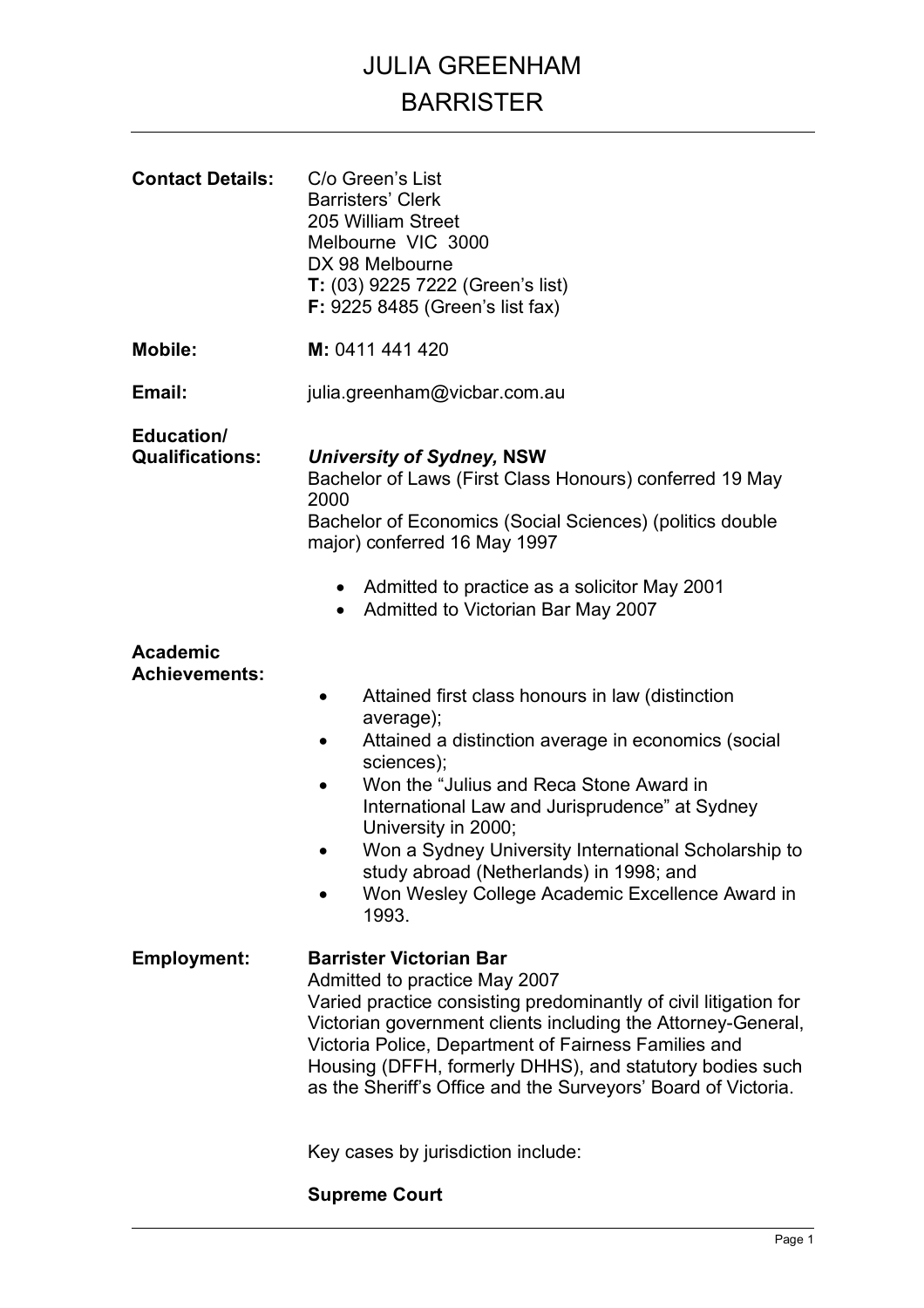Appearances for the Attorney-General in numerous *Crimes (Mental Impairment and Unfitness to be Tried) Act* 1997 (Vic) cases, generally appearing alone [including notably, though, as junior to Kerry Judd SC in the 2010 major review of Mr Derek Percy's custodial supervision order (representing the Attorney-General)]

Appeared as junior to John Langmead SC in a contempt of court matter relating to breach of suppression order by members of the Australian media (on behalf of the Attorney-General).

Appeared for the Victorian Police in relation to a number of applications to re-open inquests, and on behalf of family members in relation to judicial review of Coroner's decisions including regarding next of kin.

Various appearances to obtain orders to examine judgment debtors to enforce judgment debts.

#### **County Court**

Appearances for the Attorney-General in numerous *Crimes (Mental Impairment and Unfitness to be Tried) Act* 1997 (Vic) cases.

Represented and advised the Victoria Police in various torts matters including civil assault, malicious prosecution, and false imprisonment.

Acted for the Land Titles Office fraudulent mortgage cases involving the Land Titles Office.

Appeared in strike-out hearings for Victoria Police, and in examination of earnings matters.

#### **Coroner's Court**

Regularly appear on behalf of Victoria Police other organisations and entities in inquests into deaths including notably:

- the Andrew Curwood Inquest (inquest into death of man killed by flatmate who had mental illness, acted for Victoria Police);
- the Scott Peoples Inquest (inquest into death of bike rider killed by elderly gentleman who was driving with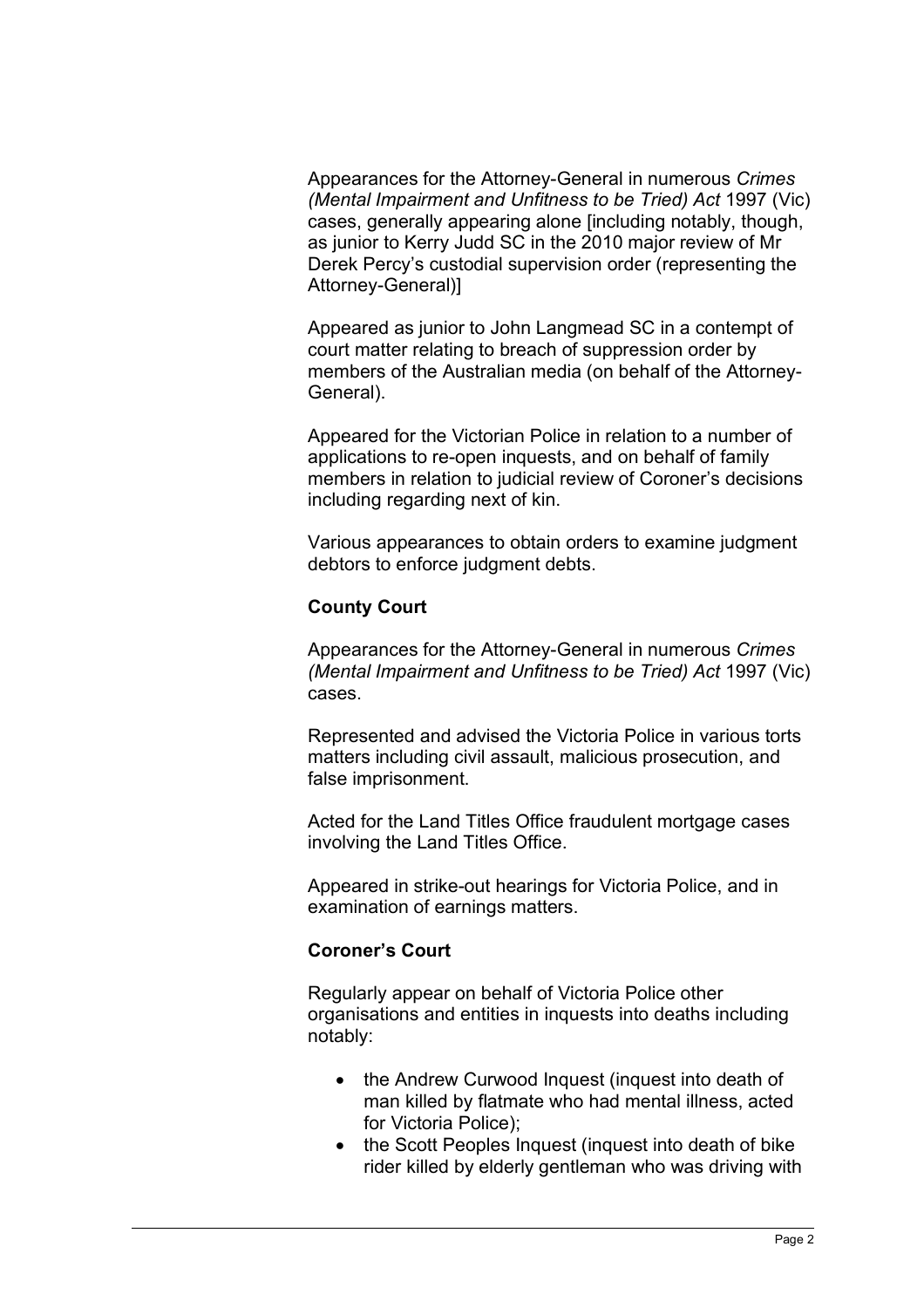eyesight and other medical issues, acted for Victoria Police);

- the Adam Baskijin Inquest (inquest into death of a young man in speeding car, acted for Victoria Police);
- the Craig Stevens inquest (inquest into death of man who suicided by hanging in front of police members, acted for police members);
- Michael Darmody inquest (inquest into death in custody, acted for police nurse);
- Darren Brandon inquest (inquest into death in custody, acted for police doctor and two nurses)
- Inquest into the death of Noel Thomas (death in custody, acted for Forensicare);
- Inquest into the death of CS before the NSW State Coroner (acting for the Emergency Services Telecommunication Authority).

Have also appeared pro-bono for family members at an inquest into the death of Stuart Beverley (suicide after being discharged from hospital on an involuntary treatment order).

#### **Royal Commissions**

Acted for the Australian Criminal Intelligence Commission in the Royal Commission into the Management of Police Informants.

#### **VCAT**

Appeared on behalf of the Victims of Crimes Assistance Tribunal in relation to appeals against their decisions in a number of cases, most notably in the well-known cases of:

- *Krasauskas v Victims of Crime Assistance Tribunal (General) [2007] VCAT 1407* (case considering whether TAC dependency benefits must be subtracted from compensation made under the *Victims of Crime Assistance Act* 1996); and
- *Eades v Victims of Crime Assistance Tribunal* (General) [2008] VCAT 448 (case considering whether payments for accident compensation must be deducted from payments made under the *Victims of Crime Assistance Act* 1996).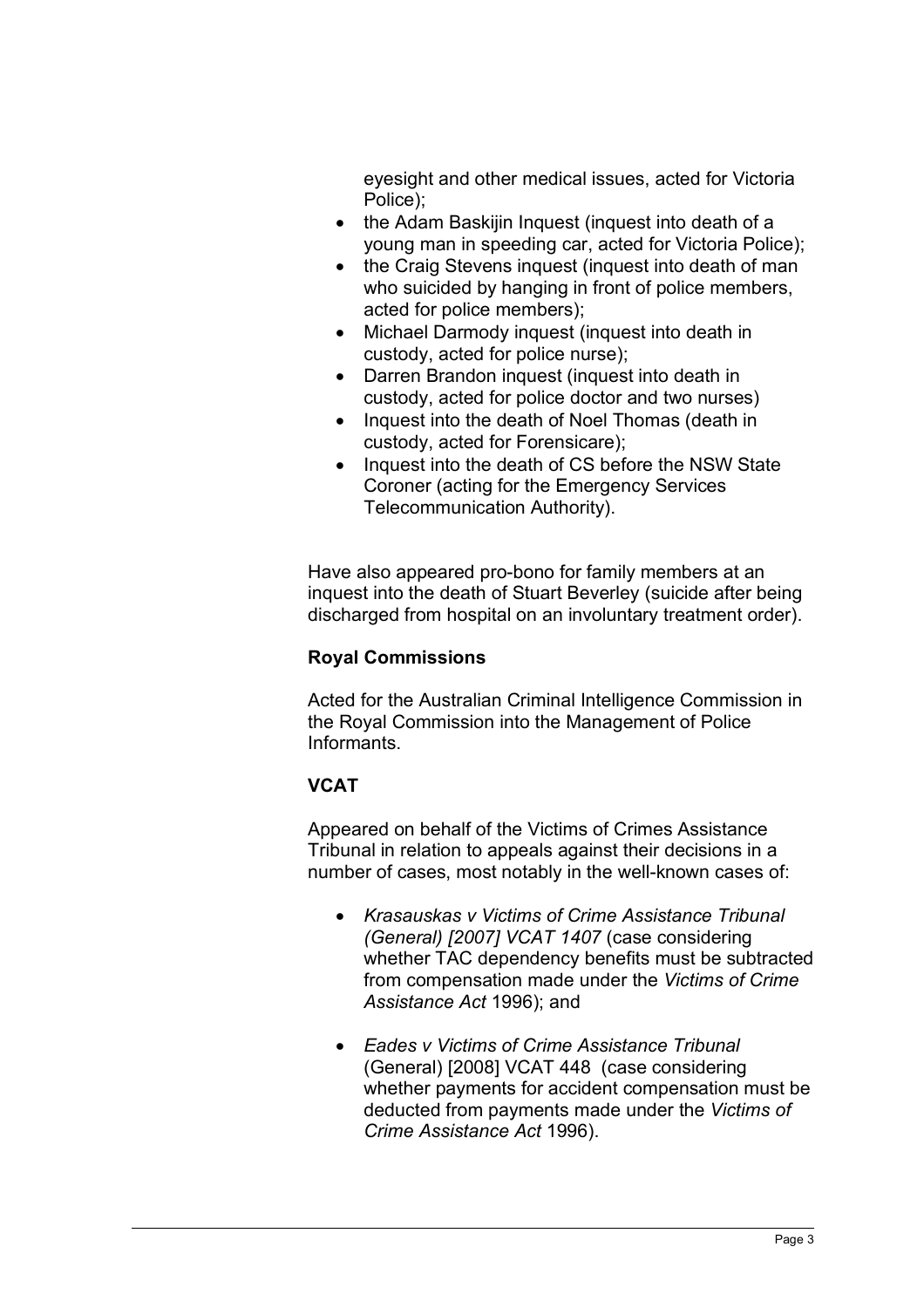Appeared in administrative law (merits review) cases in VCAT including most notably for the Department of Sustainability and Environment (DSE) in:

• *Hoser v Department of Sustainability & Environment (Occupational and Business Regulation)* [2008] VCAT 2035 (30 September 2008) – application for review of DSE's conditions imposed on Mr Hoser's snakehandling licence in relation to the handling of "venemoid" snakes.

#### **VOCAT**

Appeared as counsel assisting the Victims of Crimes Assistance Tribunal in a number of complex cases relating to victims of crimes applications.

#### **Family Court**

Regularly appear on behalf of the DHHS State Central Authority, which acts on behalf of the Commonwealth Central Authority, in "Hague Convention" cases relating to the international abduction of children and applications for return of the child or children to the place of habitual residence. Assisted in drafting submissions for recent appeal case before the Full Court of *Handbury & State Central Authority and Anor [2020] FamCAFC (21 January 2020)* (appeal was successful for the State Central Authority)

#### **Magistrates Court**

Appeared in various matters in the Magistrates' Court including torts matters (representing the Victoria Police), and some commercial matters. Also appeared in a number of criminal cases on behalf of the Office of Public Prosecutions, the Sheriff's Office and also on behalf of Corrections Victoria.

#### **Disciplinary Tribunals**

Represented the Surveyors' Board of Victoria before the Surveyors' Disciplinary Tribunal in a very complex case prosecuting a large number of instances of unprofessional conduct by a surveyor, resulting in the longest ever suspension ordered by the Tribunal to date (suspension of his licence for a year).

#### **Federal Court**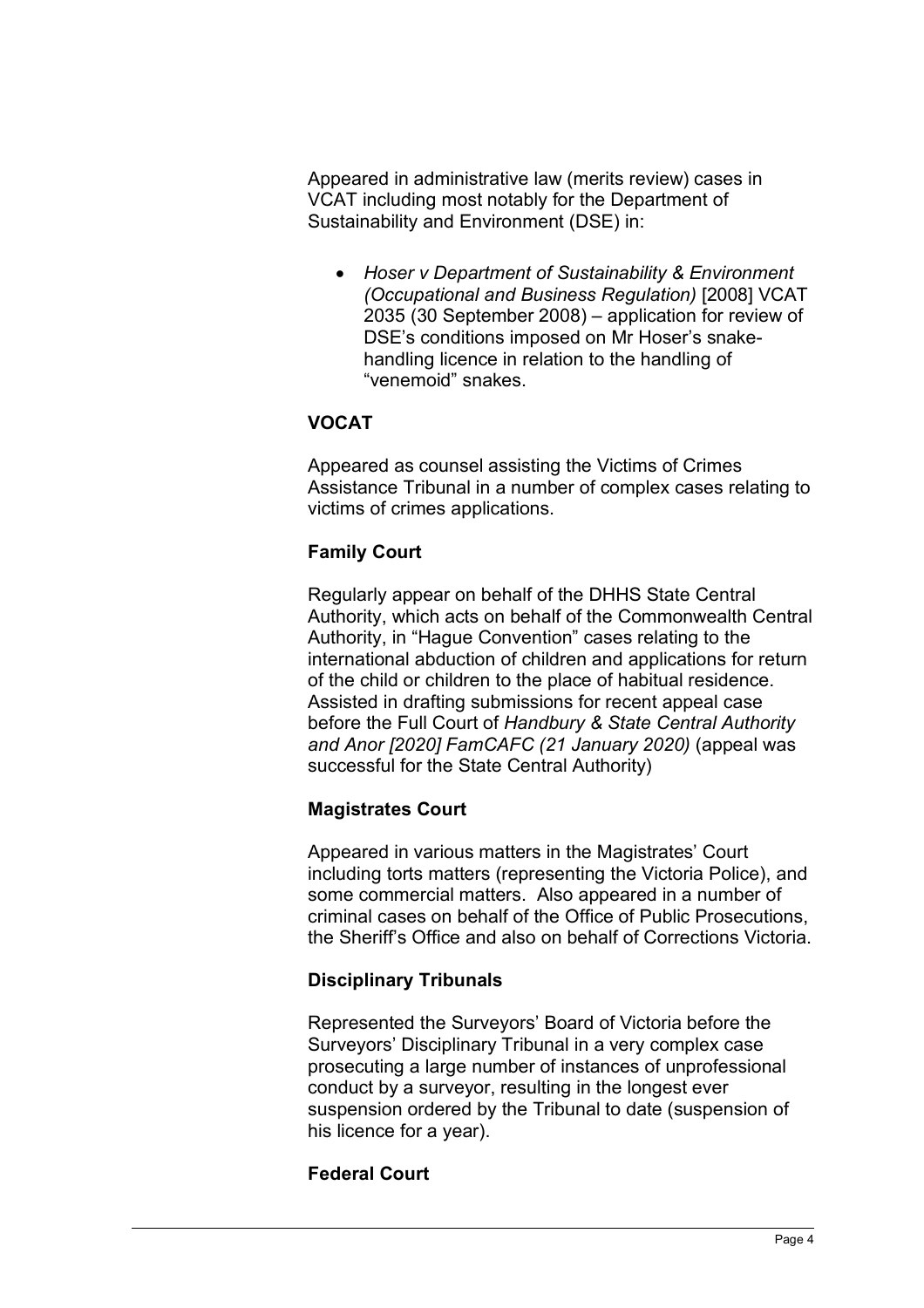Appearances related to the filing of a creditor's petition and obtaining of a sequestration order.

# **Previous**

#### **Employment: Senior Solicitor, Litigation**

*Victorian Government Solicitor's Office* Level 25, 121 Exhibition Street Melbourne VIC 3000 January 2003 to end of 2006

#### **Duties included:**

- Running complex litigation files for various government clients including the Attorney-General, Victoria Police, Department of Sustainability and Environment, Sheriff's Office, Registrar of Titles, Government Superannuation Office, and Department of Human Services (as it was then known);
- Appearing in the County Court, Supreme Court, Family Court, Coroner's Court and Magistrates' Court for interlocutory matters (contested and uncontested);
- Undertaking complex research tasks and drafting legal advice in relation to discreet questions of law as well advice on quantum and liability and recommendations to clients in relation to settlement and the litigation process;
- Negotiating with solicitors representing other parties to achieve settlements, liaising with clients, junior and senior counsel and witnesses in preparation for trial, including interviewing witnesses and preparing witness statements;
- Supervising and reviewing the work of junior solicitors and law clerks;
- Instructing counsel in inquests, hearings, and mediations; and
- Particular focus of practice was acting for Victoria Police in relation to inquests involving police such as police pursuits and use of force.

*Solicitor, Litigation and Workplace Relations Department (completed articles in the Commercial Property, Planning and Environment Department) Allens Arthur Robinson (now Allens)* 530 Collins Street Melbourne VIC 3000 March 2000 to December 2002

*Duties included:*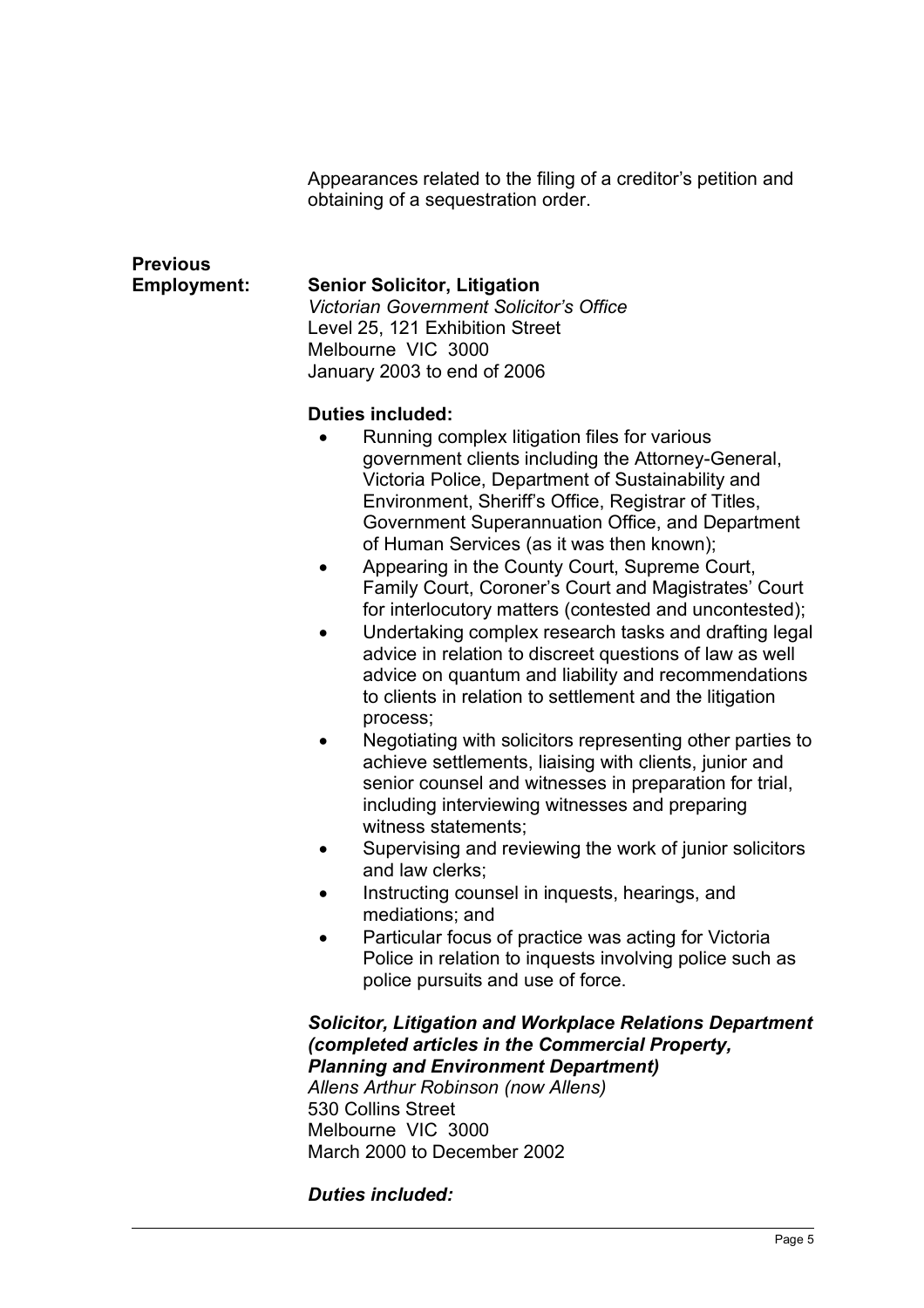- Advising clients on employment law issues (both orally and in writing);
- Running employment law litigation files (including unfair dismissal and discrimination cases);
- Running general commercial litigation cases and other files including negligence/breach of statutory duty claims and inquests into deaths in custody;
- Particular focus and experience in inquests into deaths in custody;
- Negotiating and drafting employment agreements and settlement agreements;
- Representing clients at conciliations at the Australian Industrial Relations Commission, and appearing in the various courts at directions hearings and other interlocutory matters;
- Giving presentations and training to lawyers and clients on developments in the law including presenting a seminar to 25 lawyers and human resources employees at the National Australia Bank on termination of employment law, training 50 Melbourne Water Field Officers on legislation relating to the protection of Melbourne's water supply and privacy law, presenting a training seminar to corrections officers at Port Phillip Prison on how to minimise their exposure to legal proceedings and be effective witnesses, and presenting a seminar to 50 small business owners as part of the IES Conferences Series on discrimination law;
- Co-ordinating the monthly "Special Interest Group" meetings for the Workplace Relations Group; and
- Organising the Melbourne contribution to the national publication on employment law and writing articles for the publication.

#### **Interests/other skills:**

• Have done consulting work for Worklogic (workplace investigations into bullying, discrimination, and sexual harassment). This involved investigating and preparing complex fact-finding reports into whether the alleged conduct such as discrimination or bullying had taken place on the balance of probabilities, which then enabled the organisation to follow internal misconduct procedures or seek further legal advice. This consulting work also included reviewing and amending workplace policies and training programs (such as for Monash University) and conducting training for organisations including PILCH.